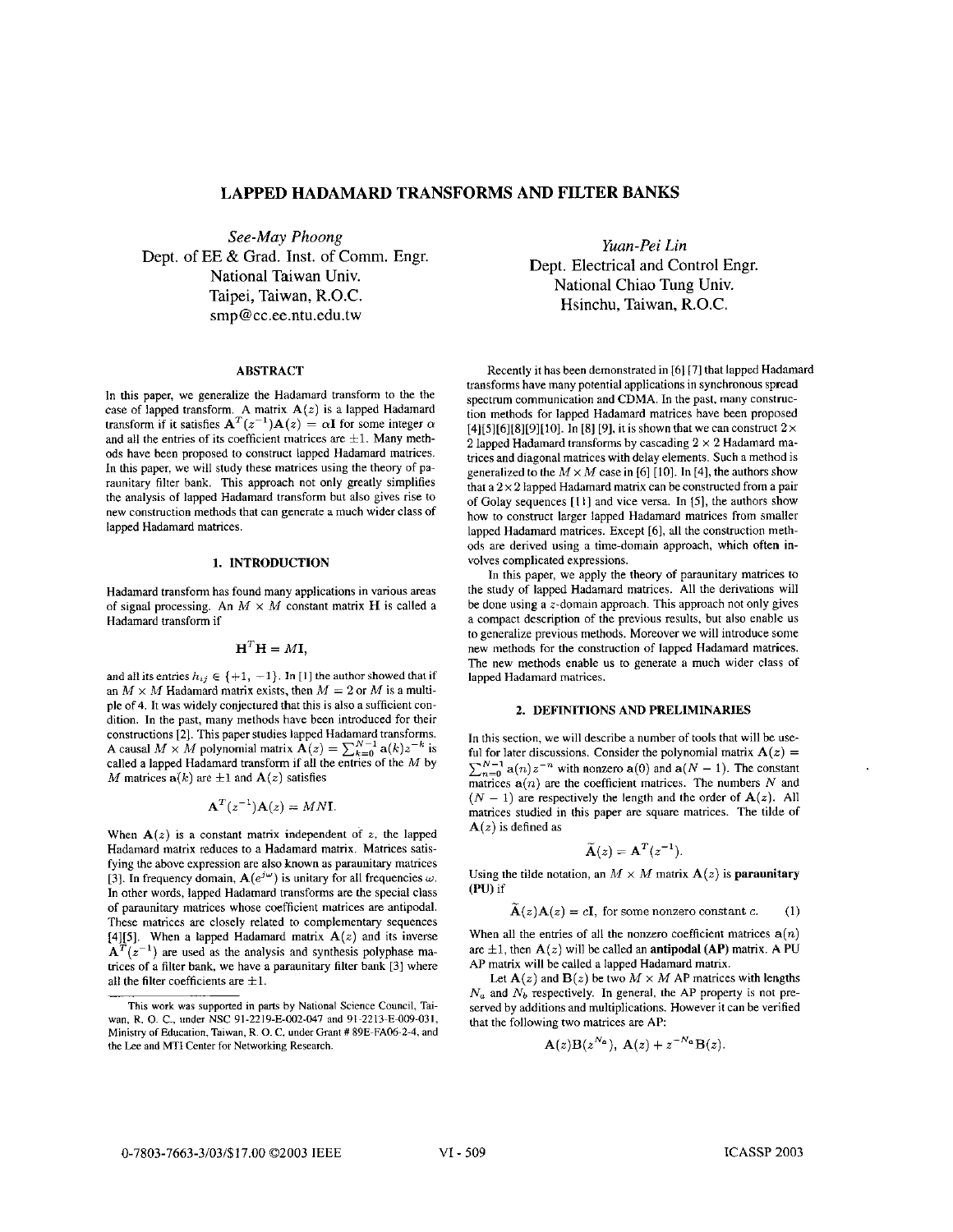Moreover if  $A(z)$  and  $B(z)$  have the same length, the matrix  $A(z^2)+z^{-1}B(z^2)$  will also be AP. These AP-property preserving operations will be useful in understanding of many construction methods described later,

Kronecker product will he useful for the construction of larger lapped Hadamard matrices from smaller lapped Hadamard matrices. Given two square matrices  $A(z)$  and  $B(z)$  with dimensions  $M_a$  and  $M_b$  respectively, their Kronecker product  $\mathbf{A}(z) \otimes \mathbf{B}(z)$ is defined as (we have dropped the argument  $z$  for notational simplicity)

$$
\begin{pmatrix} A_{00} \mathbf{B} & A_{01} \mathbf{B} & \cdots & A_{0,M-1} \mathbf{B} \\ A_{10} \mathbf{B} & A_{11} \mathbf{B} & \cdots & A_{1,M-1} \mathbf{B} \\ \vdots & \vdots & \ddots & \vdots \\ A_{M-1,0} \mathbf{B} & A_{M-1,1} \mathbf{B} & \cdots & A_{M-1,M-1} \mathbf{B} \end{pmatrix},
$$

where  $A_{ij}(z)$  is the *i*jth element of  $\mathbf{A}(z)$ . Note that  $\mathbf{A}(z) \otimes \mathbf{B}(z)$ is an  $M_a M_b \times M_a M_b$  matrix. Moreover if the lengths of  $A(z)$  and  $\mathbf{B}(z)$  are  $N_a$  and  $N_b$  respectively, then the length of  $\mathbf{A}(z) \otimes \mathbf{B}(z)$ will be  $N_a + N_b - 1$ . One can verify that the tilde of  $\mathbf{A}(z) \otimes \mathbf{B}(z)$ is equal to  $\mathbf{A}(z) \otimes \mathbf{B}(z)$ . Let the dimensions of the matrices  $\mathbf{A}, \mathbf{B}$ , **C** and D be so that all the matrix multiplications in the following expression **are** defined. Then the product **rule** states that

$$
(\mathbf{A}\otimes \mathbf{B})(\mathbf{C}\otimes \mathbf{D})=(\mathbf{AC})\otimes (\mathbf{BD}).
$$

Using the product rule, one can immediately show that given two PU matrices  $A(z)$  and  $B(z)$  (not necessarily of the same dimensions), their Kronecker product  $\mathbf{A}(z) \otimes \mathbf{B}(z)$  is also PU.

#### **3. EXISTING CONSTRUCTION METHODS**

In this section, we will review come existing construction methods for lapped Hadamard matrices. Though many of these methods were originally derived using time-domain sequences, we will adopt the  $z$ -domain expression as it gives a more compact expression. Moreover, we will use the theory of PU matrices to explain these methods.

It was **shown** in [4] **that** 2 x 2 lapped Hadamard transforms **are**  closely related *to* complementary sequences, or more commonly known as Golay sequences. A pair of AP sequences  $A_i(z)$  =  $\sum_{n=0}^{N-1} a_i(n) z^{-n}$   $(i = 0, 1)$  are complementary if they satisfy [11]

$$
A_0(z)\widetilde{A}_0(z)+A_1(z)\widetilde{A}_1(z)=2N.
$$

Using these sequences, we form

$$
\mathbf{E}(z) = \begin{pmatrix} A_0(z) & -z^{-N+1} \widetilde{A}_1(z) \\ A_1(z) & z^{-N+1} \widetilde{A}_0(z) \end{pmatrix}
$$

One can verify by direct multiplication that  $\mathbf{E}(z)\mathbf{E}(z) = 2N\mathbf{I}$ ; the matrix  $E(z)$  is a lapped Hadamard matrix. Though complementary sequences can be generalized to the case of *M* sequences [5], unfortunately there is no known method to construct  $M \times M$ lapped Hadamard matrices from M complementary sequences.

In **[SI [9] [6]** [IO] , it was shown that lapped Hadamard transforms can he constructed from Hadamard matrices. Let *M* be such that Hadamard matrices exist and let  $H_k$  be Hadamard matrices. Let  $\mathbf{E}_0(z) = \mathbf{H}_0$ . Consider the following  $M \times M$  matrices:

$$
\mathbf{E}_{k+1}(z) = \mathbf{H}_k \mathbf{\Lambda}(z^{M^k}) \mathbf{E}_k(z), \text{ for } k = 0, 1, \ldots,
$$
 (2)

where  $\Lambda(z)$  is the diagonal matrix

$$
\Lambda(z)=diag[1,z^{-1},\ldots,z^{-M+1}].
$$

As both  $H_k$  and  $\Lambda(z)$  are PU (1), so are their products. Hence  $\mathbf{E}_k(z)$  are PU for all k. Moreover it is not difficult to verify that all the coefficient matrices in  $\mathbf{E}_k(z)$  have  $\pm 1$  as their entries. Thus  $\mathbf{E}_k(z)$  are lapped Hadamard transforms. Note that the length of the lapped Hadamard matrix  $\mathbf{E}_k(z)$  is  $M^k$ . For moderate numbers *M* and *k*, the length of  $\mathbf{E}_k(z)$  becomes very large.

In **[SI,** several algorithms were given for the construction of larger lapped Hadamard matrices from smaller lapped Hadamard matrices. Let  $A(z)$  be an  $M \times M$  lapped Hadamard matrix with length *N*. Then consider the following two  $2M \times 2M$  matrices

$$
\mathbf{E}_0(z) = \begin{pmatrix} \mathbf{A}(z^2) + z^{-1} \mathbf{A}(z^2) & -\mathbf{A}(z^2) + z^{-1} \mathbf{A}(z^2) \\ -\mathbf{A}(z^2) + z^{-1} \mathbf{A}(z^2) & \mathbf{A}(z^2) + z^{-1} \mathbf{A}(z^2) \end{pmatrix}
$$
\n
$$
\mathbf{E}_1(z) = \begin{pmatrix} \mathbf{A}(z) + z^{-N} \mathbf{A}(z) & -\mathbf{A}(z) + z^{-N} \mathbf{A}(z) \\ -\mathbf{A}(z) + z^{-N} \mathbf{A}(z) & \mathbf{A}(z) + z^{-N} \mathbf{A}(z) \end{pmatrix}.
$$
\n(4)

Clearly both  $E_i(z)$  are AP matrices with length 2N. Using the paraunitariness of  $A(z)$ , one can verify by direct multiplication that  $\mathbf{E}_i(z)$  are also PU. Thus  $\mathbf{E}_i(z)$  are lapped Hadamard matrices. The matrices  $\mathbf{E}_0(z)$  and  $\mathbf{E}_1(z)$  can be viewed as "interlaced" and "cascade" versions of  $A(z)$  respectively. By repeatedly applying the above methods, starting from a  $2 \times 2$  lapped Hadamard transform, one can generate  $2^k \times 2^k$  lapped Hadamard transforms for all integer *k.* 

It was also shown in **[SI** that we can construct lapped Hadamard matrices by applying the Kronecker product. Let **H** be an  $M_h \times$  $M_h$  Hadamard matrix and  $\mathbf{A}(z)$  be an  $M_a \times M_a$  lapped Hadamard matrix with length  $N_a$ . Form the following  $M_h M_a \times M_h M_a$  matrix

$$
\mathbf{E}(z) = \mathbf{H} \otimes \mathbf{A}(z). \tag{5}
$$

It is clearly an AP matrix. As the Kronecker product of **PU** matrices is also PU,  $E(z)$  is a lapped Hadamard matrix of length  $N_a$ . Though it was not mentioned in [5], one can verify that  $A(z) \otimes H$ *is* **also** n lapped Hadamard **matrix.** 

## **4. NEW RESULTS**

In the following, we will first generalize the results in (3). **(4)** and *(5).* Then two new construction methods will he given.

Let  $A(z)$  and  $B(z)$  be lapped Hadamard matrices with the same dimension  $M$  and the same length  $N_a$ . Then one can generalize the result in (3) by constructing **the** matrix

$$
\mathbf{E}_0(z) = \begin{pmatrix} \mathbf{A}(z^2) + z^{-1} \mathbf{B}(z^2) & -\mathbf{A}(z^2) + z^{-1} \mathbf{B}(z^2) \\ -\mathbf{A}(z^2) + z^{-1} \mathbf{B}(z^2) & \mathbf{A}(z^2) + z^{-1} \mathbf{B}(z^2) \end{pmatrix}.
$$

It is not difficult to verify by direct multiplication that the above  $\mathbf{E}_0(z)$  is a lapped Hadamard matrix with length  $2N_a$ . Let  $\mathbf{C}(z)$ be another  $M \times M$  lapped Hadamard matrix with length  $N_c$ . Then one can verify that the following matrix is **a** lapped Hadamard transform with length  $(N_a + N_c)$ .

$$
\mathbf{E}_1(z) = \begin{pmatrix} \mathbf{A}(z) + z^{-N_a}\mathbf{C}(z) & -\mathbf{A}(z) + z^{-N_a}\mathbf{C}(z) \\ -\mathbf{A}(z) + z^{-N_a}\mathbf{C}(z) & \mathbf{A}(z) + z^{-N_a}\mathbf{C}(z) \end{pmatrix}.
$$

The above result can be viewed **as** a generalization of **(4).**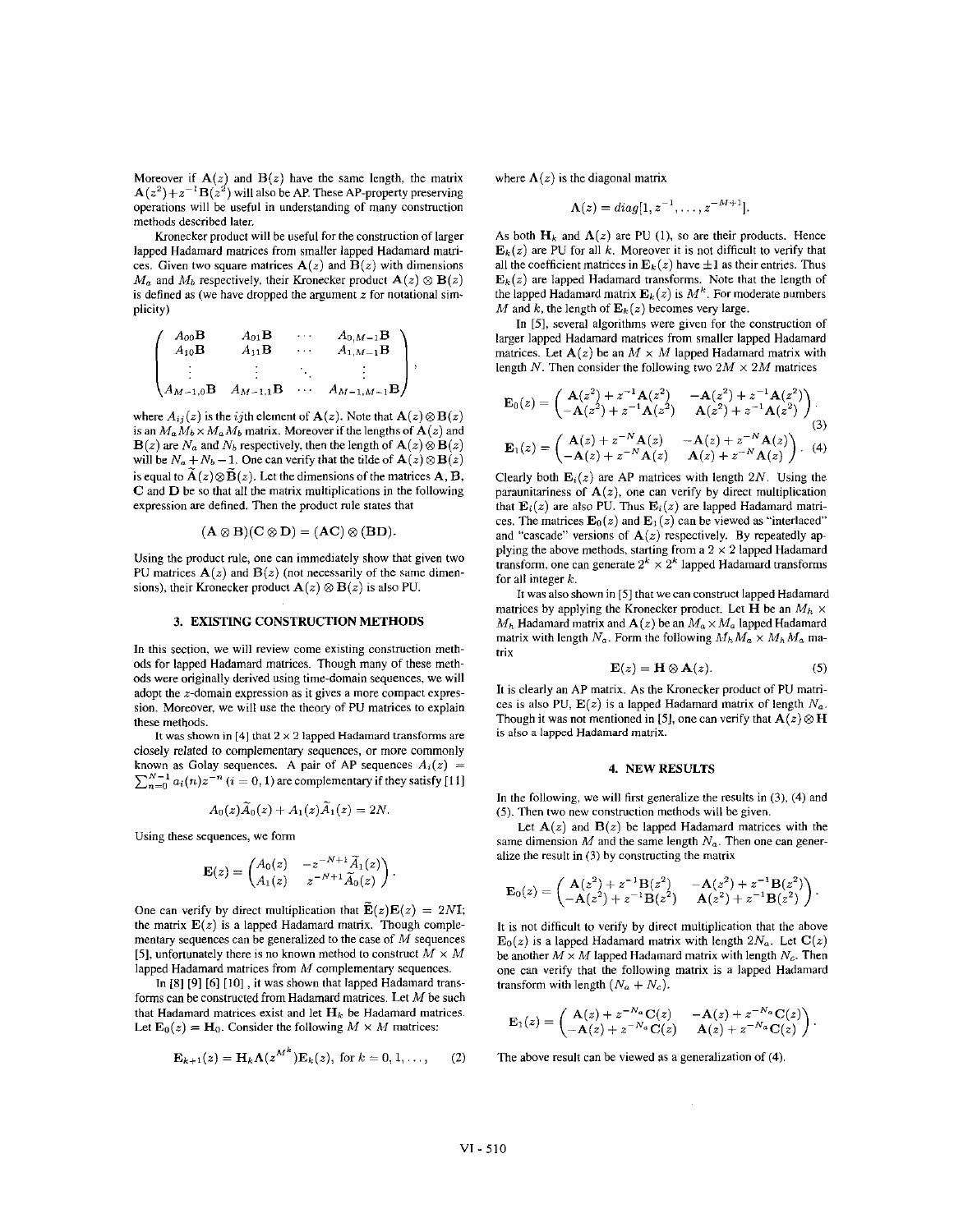One **can** also generalize *(5)* by taking the Kronecker product of two lapped Hadamard matrices. However special care has to he taken so that the AP property of these matrices is not destroyed. Let  $B(z)$  and  $C(z)$  be lapped Hadamard matrices of dimensions  $M_b$  and  $M_c$  respectively. Let  $N_b$  and  $N_c$  be their lengths respectively. Then one can show that the resulting matrices of the following two Kronecker products are lapped Hadamard matrices with length  $(N_b + N_c - 1)$  and dimension  $M_b M_c$ .

$$
\mathbf{E}_0(z) = \mathbf{B}(z^{N_c}) \otimes \mathbf{C}(z)
$$
 (6)

$$
\mathbf{E}_1(z) = \mathbf{B}(z) \otimes \mathbf{C}(z^{N_b}) \tag{7}
$$

The above seemingly simple generalization of the Kronecker product method includes **(3) (4)** and (5) as special cases. To see this, let

$$
\mathbf{B}(z) = \begin{pmatrix} 1 + z^{-1} & -1 + z^{-1} \\ -1 + z^{-1} & 1 + z^{-1} \end{pmatrix}, \text{ and } \mathbf{C}(z) = \mathbf{A}(z).
$$

Then **(6)** and **(7)** reduce respectively to (3) and **(4).** 

**Construction Method Using the Agayan-Sarukhanyan Multiplication Theorem:** By taking the Kronecker product of two matrices with dimensions  $M_a$  and  $M_b$ , we will get a matrix of dimension  $M_a M_b$ . In [2], it was shown that we can reduce the dimension using the elegant multiplication theorem of Agayan-Sarukhanyan. It was shown that given two Hadamard matrices of dimensions  $M_a$  and  $M_b$ , one can construct a Hadamard matrix of dimension  $M_a M_b/2$ . WIt turns out that we can also apply the multiplication theorem of Agayan-Sarukhanyan to the construction of lapped Hadamard matrices. Let  $A(z)$  and  $B(z)$  be lapped Hadamard matrices of dimensions  $M_a$  and  $M_b$  respectively. Suppose that their lengths are *N,* and *Nb* respectively. Consider the following partitions:

$$
\mathbf{A}(z) = \begin{pmatrix} \mathbf{A}_{00}(z) & \mathbf{A}_{01}(z) \\ \mathbf{A}_{10}(z) & \mathbf{A}_{11}(z) \end{pmatrix}, \quad \mathbf{B}(z) = \begin{pmatrix} \mathbf{B}_{00}(z) & \mathbf{B}_{01}(z) \\ \mathbf{B}_{10}(z) & \mathbf{B}_{11}(z) \end{pmatrix}
$$

where  $\mathbf{A}_{ij}(z)$  and  $\mathbf{B}_{ij}(z)$  are  $M_a/2 \times M_a/2$  and  $M_b/2 \times M_b/2$ matrices respectively. This partition **is** always possible as *A4a* and *Mb* are even (see the remark at the end of this section for a proof). Form the following  $\frac{M_a M_b}{2} \times \frac{M_a M_b}{2}$  matrix with length  $(N_a N_b)$ :

$$
C(z) = \begin{pmatrix} C_{00}(z) & C_{01}(z) \\ C_{10}(z) & C_{11}(z) \end{pmatrix},
$$

where the submatrices are given by

$$
C_{00}(z) = -\frac{1}{2}(\mathbf{A}_{00}(z^{N_b}) + \mathbf{A}_{01}(z^{N_b})) \otimes \mathbf{B}_{00}(z) + \frac{1}{2}(\mathbf{A}_{00}(z^{N_b}) - \mathbf{A}_{01}(z^{N_b})) \otimes \mathbf{B}_{10}(z),
$$

$$
\begin{array}{ll} \mathrm{C}_{01}(z)= & \frac{1}{2}(\mathrm{A}_{00}(z^{N_{b}})+\mathrm{A}_{01})(z^{N_{b}})\otimes \mathrm{B}_{01}(z)+\\ & \frac{1}{2}(\mathrm{A}_{00}(z^{N_{b}})-\mathrm{A}_{01}(z^{N_{b}}))\otimes \mathrm{B}_{11}(z), \end{array}
$$

$$
C_{10}(z) = \frac{1}{2} (A_{10}(z^{N_b}) + A_{11}(z^{N_b})) \otimes B_{00}(z) + \frac{1}{2} (A_{10}(z^{N_b}) - A_{11}(z^{N_b})) \otimes B_{10}(z),
$$

$$
C_{11}(z) = \frac{1}{2} (A_{10}(z^{N_b}) + A_{11}(z^{N_b})) \otimes B_{01}(z) + \frac{1}{2} (A_{10}(z^{N_b}) - A_{11}(z^{N_b})) \otimes B_{11}(z).
$$

The matrix  $C(z)$ , formed in such a manner, is called the Agayan-Sarukhanyan multiplication of  $A(z^{N_b})$  and  $B(z)$ , denoted as

$$
\mathbf{C}(z) = \mathbf{A}(z^{N_b}) \otimes_{AS} \mathbf{B}(z).
$$

One can verify that all  $C_{ij}(z)$  are AP matrices of the same length and hence  $C(z)$  is an AP matrix. Applying the PU properties of  $A(z)$  and  $B(z)$ , one can show that  $\tilde{C}(z)C(z) = \alpha I$ , where  $\alpha = \frac{1}{4} M_a^2 M_b^2 N_a N_b$ . Hence *C(z)* is a lapped Hadamard matrix. Clearly, one can verify that  $\mathbf{A}(z) \otimes_{AS} \mathbf{B}(z^{N_a})$ , where  $N_a$  is the length of  $A(z)$ , is also a lapped Hadamard transform. Note that when one of the matrices, say  $A(z)$ , has dimension  $M_a = 2$ , then the dimension of  $C(z)$  will be  $M<sub>b</sub>$ . Using this method, one can generate lapped Hadamard matrix with length *2k* for any integer *k.* Let *A4* **be** such that Hadamard matrices **H** of dimension *A4*  exist. Let

$$
\mathbf{E}_1(z) = \begin{pmatrix} 1 + z^{-1} & -1 + z^{-1} \\ -1 + z^{-1} & 1 + z^{-1} \end{pmatrix} \otimes_{AS} \mathbf{H}.
$$

Clearly  $E_1(z)$  is an  $M \times M$  lapped Hadamard matrix of length  $2<sup>1</sup>$ . For  $k \ge 1$ , we carry out the following iterations:

$$
\mathbf{E}_{k+1}(z) = \begin{pmatrix} 1 + z^{-2^k} & -1 + z^{-2^k} \\ -1 + z^{-2^k} & 1 + z^{-2^k} \end{pmatrix} \otimes_{AS} \mathbf{E}_k(z)
$$

Clearly all  $\mathbf{E}_k(z)$  are  $M \times M$  PU matrices as the Agayan-Sarukhanyan multiplication preserves the PU property. Moreover  $\mathbf{E}_k(z)$  are AP matrices with length  $2^k$ . Hence  $\mathbf{E}_k(z)$  are  $M \times M$  lapped Hadamard matrices with length *2k.* Comparing our results with (2), we see that the matrices constructed using **(2)** have length equal to  $M^k$  whereas our matrices have length  $2^k$ 

**Butterfly Structure Method: Let** *M* be a number such that Hadamard matrices exist. From [1], we know that  $M$  is either 2 or a multiple of 4. Define the following two  $M \times M$  matrices:

$$
\mathcal{B}_M = \mathbf{I}_{M/2} \otimes \begin{pmatrix} 1 & 1 \\ 1 & -1 \end{pmatrix}, \n\theta(z) = diag[1 \; z^{-1} \; 1 \; z^{-1} \; \cdots \; 1 \; z^{-1}].
$$

Let  $\mathbf{E}_0(z) = \mathbf{H}$ , an  $M \times M$  Hadamard matrix. For  $k \geq 0$ , we form

$$
\mathbf{E}_{k+1}(z) = \mathcal{B}_M \boldsymbol{\theta}(z^{2^k}) \mathbf{P}_k \mathbf{E}_k(z), \tag{8}
$$

where  $P_k$  are  $M \times M$  permutation matrices. It is clear that  $E_k(z)$ **are** PU. **Moreover** they are also AP matrices due to the insertion of delay elements in  $\theta(z)$ . The length of  $\mathbf{E}_k(z)$  is  $2^k$ . For example, Fig. 1 shows the implementation of  $\mathbf{E}_k(z)$  for  $k = 2$  and  $M =$ 4. Note that the butterfly structure has **an** additional advantage of low complexity. The computational cost for adding one stage is *M* additions. Note that when *A4* is a power of two, **H** can also be realized using  $\log_2 M$  stages of the butterflies [12]. To implement a lapped Hadamard matrix of length  $2<sup>k</sup>$ , we only need  $(k + \log_2 M)M$  additions.

*Connection Between the Butterfly Structure Method and (2):* When the number of channels *M* is a power of two, we can show that the butterfly structure method includes **(2)** as a special case. We demonstrate this for the case  $M = 8$ . To do this, we need to show that  $H\Lambda(z)$  in (2) can be expressed as a product of matrices of the form  $B_8\theta(z)$ **P** as in (8). It is well-known [12] that the 8 **x** 8 Hadamard matrix can be implemented efficiently the butterflies. Using such an efficient structure, we can implement  $H\Lambda(z)$